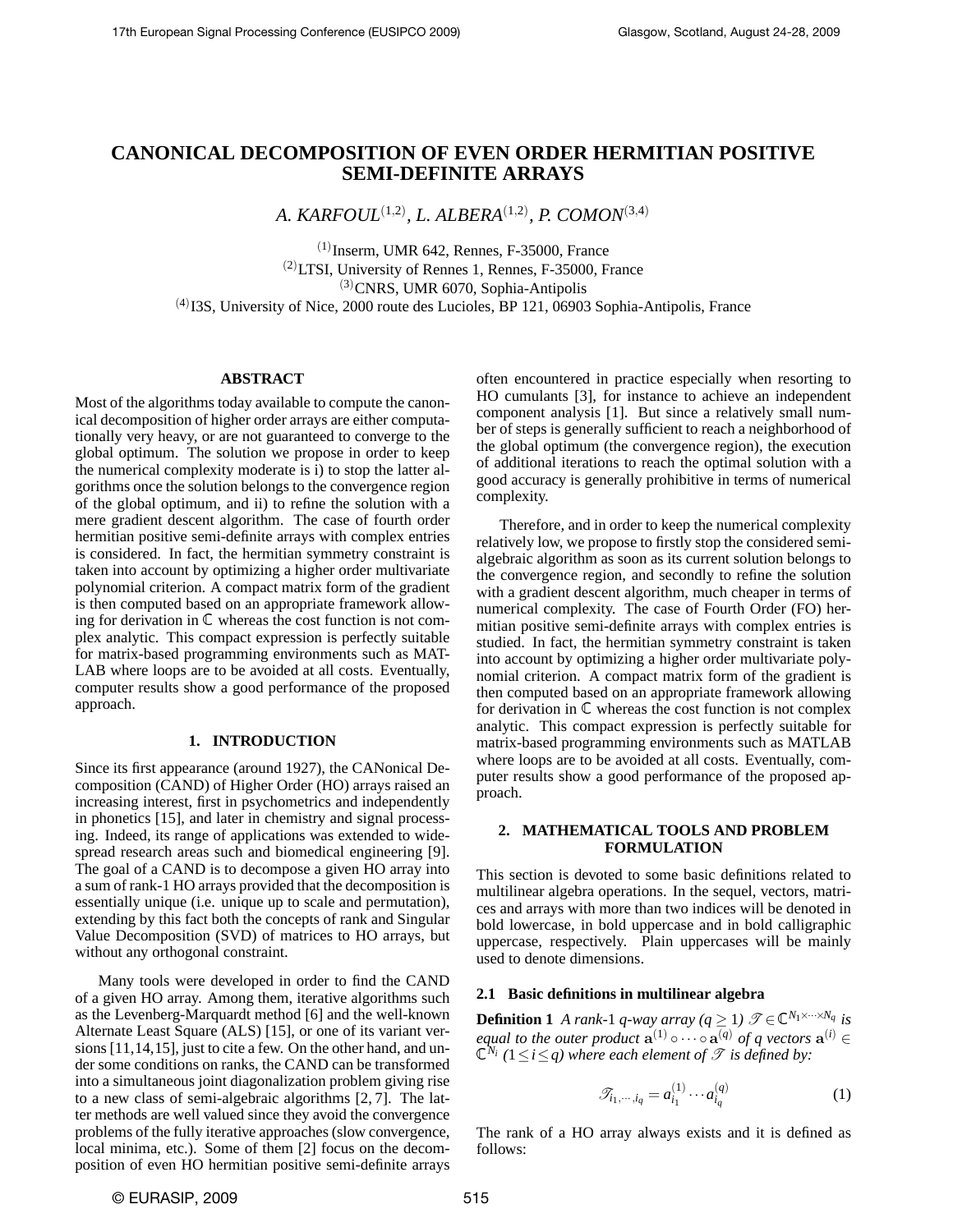**Definition 2** *The rank of a q-way*  $(q \geq 3)$  *array*  $\mathcal{T}$ *, denoted*  $b$ *y*  $rk(\mathcal{T})$ *, is the minimal number of rank-1 q-way arrays that*  $yield \ \mathscr{T} \in \mathbb{C}^{N_1 \times \cdots \times N_q}$  *in a linear combination.* 

Thus, contrary to the matrix case, the rank of a HO array can exceed the dimensions of the latter. Using both definitions 1 and 2, CAND of a HO array is given by:

**Definition 3** *CAND of a q-way* ( $q \ge 3$ ) *array*  $\mathcal{T}$  *is the linear combination of P*=rk( $\mathscr{T}$ ) *rank-1 q-way arrays:* 

$$
\mathcal{T} = \sum_{p=1}^{P} \lambda_p \mathbf{a}_p^{(1)} \circ \cdots \circ \mathbf{a}_p^{(q)}
$$
 (2)

where  $\lambda_p \in \mathbb{C}$  and  $\mathbf{a}_p^{(i)}$  stands for the p-th column of the well *called loading matrix*  $\mathbf{A}^{(i)} \stackrel{\text{def}}{=} [\mathbf{a}_1^{(i)}]$  $\mathbf{a}^{(i)}_1,\cdots,\mathbf{a}^{(i)}_P$ *P* ] *associated to the i*-th ( $1 \le i \le q$ ) direction of  $\mathscr{T}$ .

When  $\mathscr T$  is of Hermitian symmetry, then its loading matrices are equal up to a complex conjugate and its CAND can then be defined by:

**Definition 4** *A complex q-way*  $(q > 3)$  *array*  $\mathscr T$  *is called Hermitian if it admits a CAND of the following form:*

$$
\mathcal{T} = \sum_{p=1}^{P} \lambda_p \mathbf{a}_p^{\xi(1)} \circ \cdots \circ \mathbf{a}_p^{\xi(q)}
$$
(3)

where  $\xi(i) = \pm 1$  is defined such that  $\mathbf{a}^1 = \mathbf{a}$  and  $\mathbf{a}^{-1} = \mathbf{a}^*$ *with* <sup>∗</sup> *the complex conjugate and where the P scalar values* λ*<sup>p</sup> are real.*

It is obvious from definition 3 that the different rank-1 terms can be permuted and scaled without modifying the sum. In such a case, CAND is considered to be unique up to these trivial indeterminacies. Several studies were achieved in order to find the aproppriate conditions for CAND's uniqueness. Some of the latter [13] stated that CAND of symmetric HO array is essentially unique with probability one when the dimension of the latter does not exceed its order. Generally, it can be stated that each HO array has a unique CAND if its rank falls between its Kruskal rank defined by Kruskal's condition [12] and its generic rank defined as the rank which occurs with probability one (see [6] and the references therein).

On the other hand, HO arrays can be easily manipulated when they are transformed into matrices, for instance using the following transformation:

**Definition 5** *Let*  $\mathcal{T}$  *be a square* 2*q-way* ( $q \ge 2$ ) *array of dimensions N. Let*  $\lfloor q/2 \rfloor$  *and*  $\lceil q/2 \rceil$  *be the lower and the upper integer part of q*/2*, repectively. Then the (i*, *j)-th component of the*  $(N^q \times N^q)$  unfolding matrix  $\mathbf{T} = \text{mat}(\mathcal{T})$  is given by:

$$
T_{i,j} = \mathcal{T}_{n_1, \cdots, n_{\lceil q/2 \rceil}, n_{\lceil q/2 \rceil + 1}, \cdots, n_q, n_{q+1}, \cdots, n_{q+\lceil q/2 \rceil}, n_{q+\lceil q/2 \rceil + 1}, \cdots, n_{2q}}
$$

*where:*

$$
i = (n_1 - 1)N^{q-1} + \dots + (n_{\lceil q/2 \rceil} - 1)N^{\lfloor q/2 \rfloor} +
$$
  
\n
$$
(n_{q+\lceil q/2 \rceil+1} - 1)N^{\lfloor q/2 \rfloor-1} + \dots + (n_{2q} - 1)N + n_{2q}
$$

*and:*

$$
j = (n_{q+1}-1)N^{q-1} + \dots + (n_{q+\lceil q/2 \rceil}-1)N^{\lfloor q/2 \rfloor} + (n_{\lceil q/2 \rceil+1}-1)N^{\lfloor q/2 \rfloor-1} + \dots + (n_q-1)N + n_q
$$

It's noteworthy that according to definitions 5 and 4 using  $\xi(i) = 1$  for  $i \in \{1, \dots, q\}$  and  $\xi(i) = -1$  for  $i \in \{q +$  $1, \dots, 2q$ , the matrix **T** is related to the  $(N \times P)$  loading matrix  $\mathbf{A} = [\mathbf{a}_1, \cdots, \mathbf{a}_p]$  in the following way:

$$
\mathbf{T} = (\mathbf{A}^{\odot q - \lfloor q/2 \rfloor} \odot \mathbf{A}^{*\odot \lfloor q/2 \rfloor}) \Lambda (\mathbf{A}^{\odot q - \lfloor q/2 \rfloor} \odot \mathbf{A}^{*\odot \lfloor q/2 \rfloor})^{\mathsf{H}} \tag{4}
$$

where  $\odot$  stands for the Khatri-Rao product (column-wise Kronecker product) [2],  $^H$  is the transpose conjugate operator and  $\Lambda$  is a diagonal matrix whose diagonal is the vector  $[\lambda_1, \dots, \lambda_P]$ . Note that, for positive semi-definite arrays, the *P* values  $\lambda_p$  are strictly positive, then we can drop  $\Lambda$  in (4) since its entries  $\lambda_p$  can be involved in the columns of **A**.

Based on the latter definitions, the problem we tackle here can be defined as follows:

**Problem 1** Let  $\mathcal T$  be an even HO positive semi-definite ar*ray of Hermitian symmetry, find its CAND with a lower computational cost than semi-algebraic methods.*

# **3. TOWARD A LOWER COST CAND**

The solution proposed hereafter to solve problem 1 requires two stages. First, minimum number of steps of a semialgebraic method [2, 7] is used to compute a solution in the convergence region of the global optimum. Second, the latter solution is then used as an initial point for a gradient descent algorithm, which will then easily attain the optimal solution. This strategy is two-fold. Not only, a global optimum is guaranteed, but the numerical complexity is reduced compared with fully semi-algebraic schemes. For the sake of simplicity, only FO arrays are considered in the sequel.

#### **3.1 A simple Gradient descent algorithm**

Gradient descent algorithms are the simplest approaches to solve optimization problems. Besides their simplicity, they are known to be cheap in terms of numerical complexity. Let  $\Psi$  be a real scalar to be minimized with respect to a complex matrix **Z** and let  $\nabla_{\mathbf{Z}} \Psi(\mathbf{Z}_0)$  be its gradient at point  $\mathbf{Z}_0$ , then each iteration of the gradient algorithm is given by:

$$
\mathbf{Z}^{(it+1)} = \mathbf{Z}^{(it)} - \boldsymbol{\mu}^{(it)} \nabla_{\mathbf{Z}} \boldsymbol{\Psi}(\mathbf{Z}^{(it)})
$$
(5)

where parameter  $\mu^{(it)}$  stands for the step size at the *it*-th iteration. The main drawback of the gradient descent algorithm is its sensitivity to initialization, especially when the cost function is not convex, because the algorithm may converge to the closest local minimum. Therefore a good initial guess is important in initializing the algorithm. As far as the step size is concerned, its choice should be done in a clever way. In fact, a small step size will lead to a slow convergence, while an overshooting and instability preventing the convergence occur when the step size is too large. A simple way to avoid such situations consists of defining an optimal step computed in an automatic way locally.

#### **3.2 Gradient computation**

Since the computation of the gradient of the objective function  $\Psi$  with respect to the considered complex variable  $Z$  is necessary in the gradient descent rule (5), it is useful to give insights into this computation. In the FO array case, a natural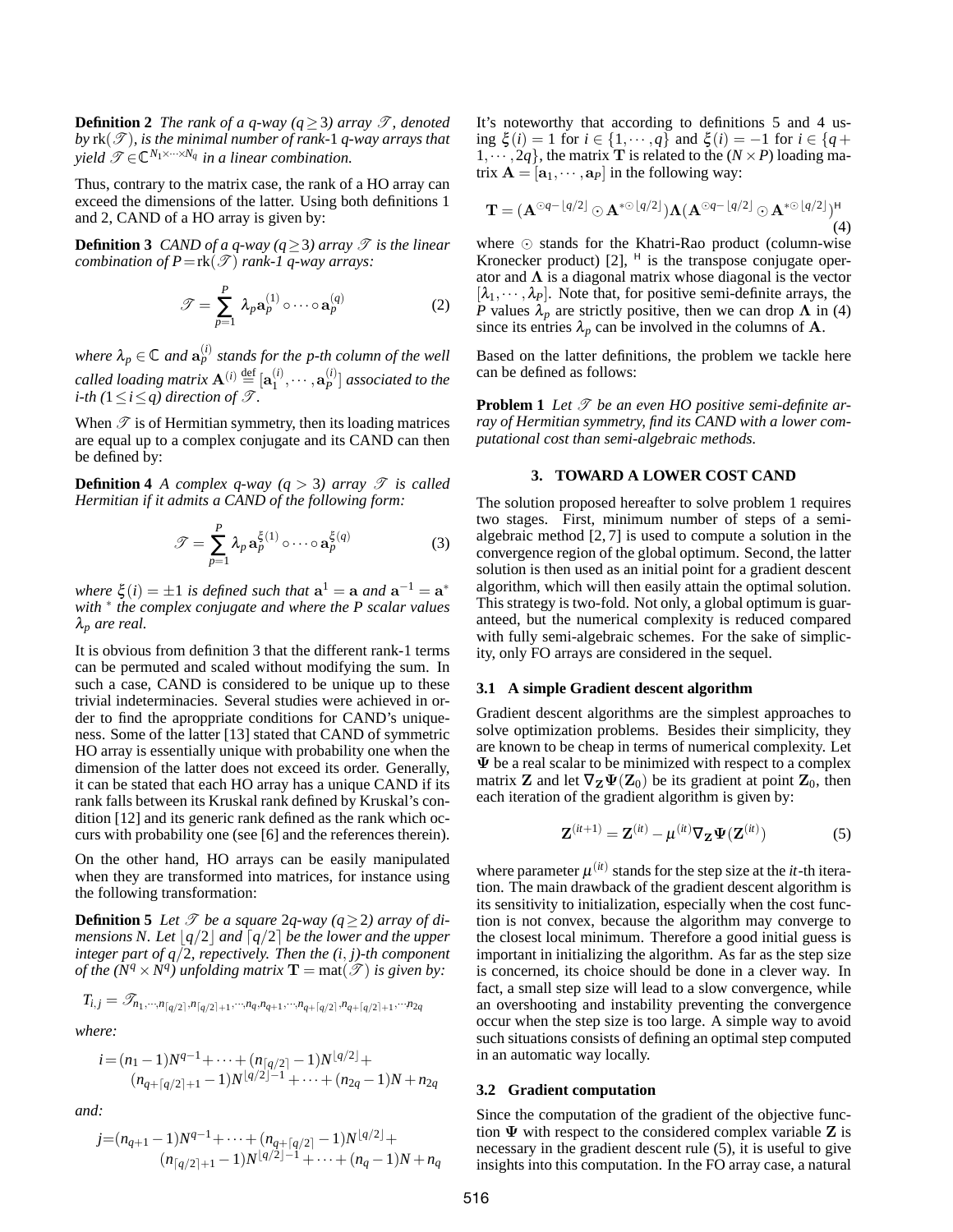cost function  $\Psi$  derived from equation (4) for  $q = 2$  is given by:

$$
\Psi(\mathbf{A}, \mathbf{A}^*) = ||\mathbf{T} - (\mathbf{A} \odot \mathbf{A}^*)(\mathbf{A} \odot \mathbf{A}^*)^H||_F^2
$$
 (6)

where  $\mathbf{T} = \text{mat}(\mathcal{T}), \mathbf{A}$  are two complex matrices of size  $(N^2 \times N^2)$  and  $(N \times P)$ , repectively and  $\|.\|_F$  is the Frobenius norm.

As is well known, it is legitimate to consider  $\Psi$  as a scalar function of two independent complex matrices  $A$  and  $A^*$ , being understood that this view gives a rule of thumb to calculate the derivatives. In fact, considering  $\Psi$  as a function of the real and imaginary parts of  $A$  would be mathematically sound, but would lead to exactly the same result, if the definition below of the complex derivative of a real function is assumed:

$$
\frac{\partial \Psi}{\partial z} = \frac{\partial \Psi}{\partial \Re(z)} + j \frac{\partial \Psi}{\partial \Im(z)}
$$
(7)

Note that this definition is necessary, since a real function of a complex variable is not holomorphic (i.e. the Cauchy-Riemann conditions are not satisfied). Then the differential of  $\Psi$  can be written as:

$$
d\Psi(\mathbf{A}, \mathbf{A}^*) =
$$
  

$$
D_{\mathbf{A}}\Psi(\mathbf{A}, \mathbf{A}^*) dvec(\mathbf{A}) + D_{\mathbf{A}^*}\Psi(\mathbf{A}, \mathbf{A}^*) dvec(\mathbf{A}^*)
$$
 (8)

where vec is the matrix-to-vector transformation, unvec is its inverse such that unvec(vec(A)) = A and  $D_A \Psi(A, A^*)$  = vec( $\partial \Psi / \partial A$ )<sup>T</sup> ∈  $\mathbb{C}^{1 \times NP}$  is defined as a vector presentation of the matrix derivative  $\partial \Psi(A, A^*)/\partial A$ . It is worth mentioning that the stationary points of  $\overline{\Psi}$  can be found using the proposition below [5] [10], which is a direct consequence of definition (7):

**Proposition 1** Let  $h: \mathbb{C}^{N \times P} \times \mathbb{C}^{N \times P} \longrightarrow \mathbb{R}$  and  $g: \mathbb{R}^{N \times P} \times$  $\mathbb{R}^{N\times P} \to \mathbb{R}$  be defined as  $h(\mathbf{Z}, \mathbf{Z}^*) = g(\mathbf{X}, \mathbf{Y})$ , where  $\mathbf{Z} =$  $X + jY$ . In other words, g and h represent the same map, *but in a different coordinate system. A stationary point of function h, or equivalently of g is found by one of the following three equivalent conditions:*

- $(i)$   $D_{\mathbf{X}}g(\mathbf{X}, \mathbf{Y}) = \mathbf{0} \cap D_{\mathbf{Y}}g(\mathbf{X}, \mathbf{Y}) = \mathbf{0}$  $(iii)$   $D_{\mathbf{Z}}h(\mathbf{Z}, \mathbf{Z}^*) = 0$
- $(iii)$   $D_{\mathbf{Z}^*}h(\mathbf{Z}, \mathbf{Z}^*) = 0$

*where* 0 *is an NP-dimensional row vector of zeros.*

Now, from (8) proposition 1, it is sufficient to compute  $D_A \Psi(A, A^*)$  in order to find the global minimum of  $\Psi$ . Since matrix T is Hermitian, the objective function  $\Psi$  (6) can be rewritten as:

$$
\Psi(\mathbf{A}, \mathbf{A}^*) = \text{Tr}(\mathbf{T}^{\mathsf{H}} \mathbf{T}) - 2f_{\mathbf{T}}(\mathbf{A}, \mathbf{A}^*) + g(\mathbf{A}, \mathbf{A}^*)
$$
(9)

where  $Tr(Z)$  is the trace of the square matrix Z and where  $f_{\mathbf{T}}(\mathbf{A}, \mathbf{A}^*)$ =Tr( $\mathbf{A}_2$ <sup>H</sup>TA<sub>2</sub>),  $\mathbf{A}_2 = \mathbf{A} \odot \mathbf{A}^*$  and  $g(\mathbf{A}, \mathbf{A}^*)$ =  $Tr(\mathbf{A}_2 \mathbf{A}_2^{\mathsf{H}} \mathbf{A}_2 \mathbf{A}_2^{\mathsf{H}})$ . Then we get:

$$
d\Psi(\mathbf{A}, \mathbf{A}^*) = -2df_{\mathbf{T}}(\mathbf{A}, \mathbf{A}^*) + dg(\mathbf{A}, \mathbf{A}^*)
$$
 (10)

and consequently:

$$
D_{\mathbf{A}}\Psi(\mathbf{A}, \mathbf{A}^*) = -2D_{\mathbf{A}}f_{\mathbf{T}}(\mathbf{A}, \mathbf{A}^*) + D_{\mathbf{A}}g(\mathbf{A}, \mathbf{A}^*) \quad (11)
$$

In order to compute the right hand side of (11), useful properties below are recalled:

$$
\text{vec}(\mathbf{FZ}) = (\mathbf{I}_P \otimes \mathbf{F}) \text{vec}(\mathbf{Z}) \tag{12}
$$

$$
\text{vec}(\mathbf{FZ}) = (\mathbf{Z}^{\mathsf{T}} \otimes \mathbf{I}_P) \text{vec}(\mathbf{F}) \tag{13}
$$

$$
\text{vec}(\mathbf{F}^{\mathsf{T}}) = \mathbf{U}_{PN} \text{vec}(\mathbf{F}) \tag{14}
$$

 $\text{vec}(\mathbf{F} \odot \mathbf{G}) = \text{diag}[\text{vec}(\mathbf{F}) \otimes \mathbf{1}_L](\mathbf{U}_{NP} \otimes \mathbf{I}_L) \times$ 

$$
(1_P \otimes I_{NL}) \text{vec}(\mathbf{G}) \quad (15)
$$
  
vec( $\mathbf{F} \odot \mathbf{G}$ ) - diag[vec(1\_P \otimes \mathbf{G})](I\_{\text{nv}} \otimes 1\_L) \text{vec}(\mathbf{F}) \quad (16)

$$
\text{rec}(\mathbf{F} \odot \mathbf{G}) = \text{diag}[\text{vec}(\mathbf{1}_P \otimes \mathbf{G})](\mathbf{1}_{PN} \otimes \mathbf{1}_L)\text{vec}(\mathbf{F}) \quad (16)
$$

$$
Tr(\mathbf{FZ}) = \text{vec}(\mathbf{F}^{\mathsf{H}})^{\mathsf{H}} \text{vec}(\mathbf{Z})
$$
 (17)

$$
Tr(\mathbf{FZ}) = \text{vec}(\mathbf{F}^{\mathsf{T}})^{\mathsf{T}} \text{vec}(\mathbf{Z})
$$
 (18)

$$
(\mathbf{F} \otimes \mathbf{D})^{\mathsf{T}} = \mathbf{F}^{\mathsf{T}} \otimes \mathbf{D}^{\mathsf{T}} \tag{19}
$$

where  $\mathbf{F} \in \mathbb{C}^{P \times N}, \mathbf{Z} \in \mathbb{C}^{N \times P}, \mathbf{G} \in \mathbb{C}^{L \times N}, \mathbf{D} \in \mathbb{C}^{L \times M}, \otimes \text{ is the }$ Kronecker product operator and U*PN* is a permutation matrix of size (*PN*×*PN*) defined by:

$$
\mathbf{U}_{PN} = \sum_{p=1}^{P} \sum_{n=1}^{N} \mathbf{E}_{pn}^{(P \times N)} \otimes \mathbf{E}_{np}^{(N \times P)} \tag{20}
$$

with  $\mathbf{E}_{pn}^{(P\times N)}$  a ( $P \times N$ ) elementary matrix of zeros except for the  $(p, n)$ -th position which is set to one. In addition, diag(v) is a diagonal matrix whose diagonal is vector  $v$ ,  $I_N$  is the  $(N \times N)$  identity matrix and  $\mathbf{1_N}$  is an *N*-dimensional column vector of ones.

Let's begin to compute  $D_A f_T$ , which appears in the right hand side of (11). This requires to compute the differential of  $f_{\rm T}$  given by:

$$
df_{\mathbf{T}}(\mathbf{A}, \mathbf{A}^*) = D_{\mathbf{A}_2} f_{\mathbf{T}}(\mathbf{A}, \mathbf{A}^*) \operatorname{dvec}(\mathbf{A}_2)
$$
  
+
$$
D_{\mathbf{A}_2^*} f_{\mathbf{T}}(\mathbf{A}, \mathbf{A}^*) \operatorname{dvec}(\mathbf{A}_2^*) \tag{21}
$$

where:

$$
\begin{array}{rcl}\n\text{dvec}(\mathbf{A}_2) &=& D_\mathbf{A} \, \mathbf{A}_2 \, \text{dvec}(\mathbf{A}) + D_{\mathbf{A}^*} \, \mathbf{A}_2 \, \text{dvec}(\mathbf{A}^*) \tag{22} \\
\text{dvec}(\mathbf{A}_2^*) &=& D_\mathbf{A} \, \mathbf{A}_2^* \text{dvec}(\mathbf{A}) + D_{\mathbf{A}^*} \, \mathbf{A}_2^* \, \text{dvec}(\mathbf{A}^*) \tag{23}\n\end{array}
$$

That is to say, inserting  $(22)$  and  $(23)$  into  $(21)$ :

$$
df_{\mathbf{T}}(\mathbf{A}, \mathbf{A}^*) = (D_{\mathbf{A}_2} f_{\mathbf{T}}(\mathbf{A}, \mathbf{A}^*) D_{\mathbf{A}} \mathbf{A}_2 + D_{\mathbf{A}_2^*} f_{\mathbf{T}}(\mathbf{A}, \mathbf{A}^*) D_{\mathbf{A}} \mathbf{A}_2^*) d \text{vec}(\mathbf{A}) +
$$
  

$$
(D_{\mathbf{A}_2} f_{\mathbf{T}}(\mathbf{A}, \mathbf{A}^*) D_{\mathbf{A}^*} \mathbf{A}_2 + D_{\mathbf{A}_2^*} f_{\mathbf{T}}(\mathbf{A}, \mathbf{A}^*) D_{\mathbf{A}^*} \mathbf{A}_2^*) d \text{vec}(\mathbf{A}^*)
$$
(24)

Now since the differential of  $f_{\text{T}}$  is related to  $D_{\text{A}} f_{\text{T}}$  in the following way:

$$
df_{\mathbf{T}}(\mathbf{A}, \mathbf{A}^*) = D_{\mathbf{A}} f_{\mathbf{T}}(\mathbf{A}, \mathbf{A}^*) \operatorname{dvec}(\mathbf{A}) +
$$
  

$$
D_{\mathbf{A}^*} f_{\mathbf{T}}(\mathbf{A}, \mathbf{A}^*) \operatorname{dvec}(\mathbf{A}^*) \quad (25)
$$

we get from (24):

$$
D_{\mathbf{A}} f_{\mathbf{T}}(\mathbf{A}, \mathbf{A}^*) = D_{\mathbf{A}_2} f_{\mathbf{T}}(\mathbf{A}, \mathbf{A}^*) D_{\mathbf{A}} \mathbf{A}_2 +
$$
  

$$
D_{\mathbf{A}_2^*} f_{\mathbf{T}}(\mathbf{A}, \mathbf{A}^*) D_{\mathbf{A}} \mathbf{A}_2^*
$$
 (26)

As a result, we need to compute the four derivatives  $D_{\mathbf{A}_2} f_{\mathbf{T}}, D_{\mathbf{A}_2} \mathbf{A}_2, D_{\mathbf{A}_2^*} \mathbf{A}_2$  and  $D_{\mathbf{A}_2} \mathbf{A}_2^*$  in order to know exactly  $D_A f_T$ . Using (17), (13), (14), (19),  $f_T$  can be written by:

$$
f_{\mathbf{T}}(\mathbf{A}, \mathbf{A}^*) = \text{vec}(\mathbf{A}_2)^{\mathsf{T}} \mathbf{U}_{N^2 P}^{\mathsf{T}}(\mathbf{T}^{\mathsf{T}} \otimes \mathbf{I}_P) \mathbf{U}_{N^2 P} \text{vec}(\mathbf{A}_2^*)
$$
\n(27)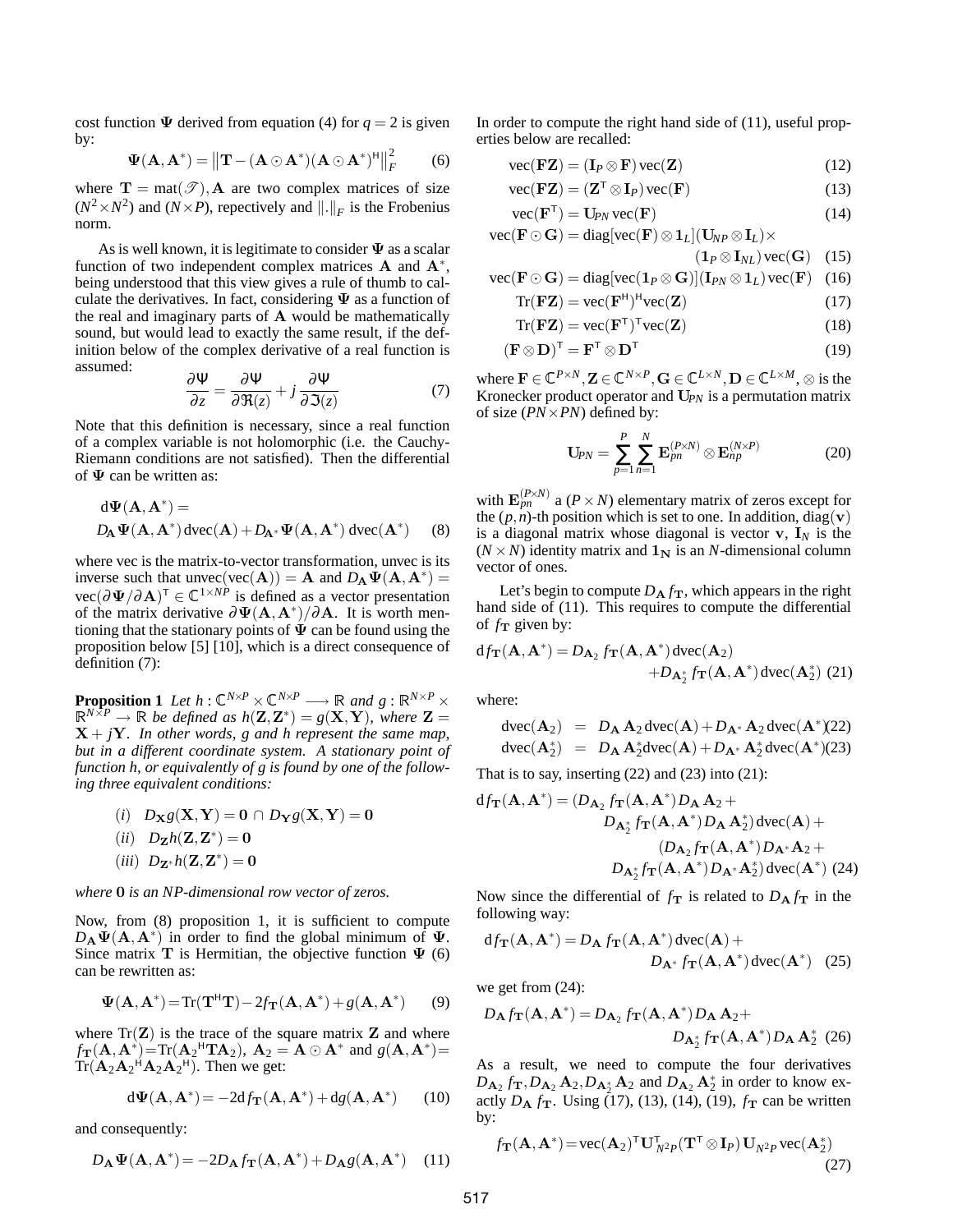Then (21) can be expressed as follows:

$$
df_{\mathbf{T}}(\mathbf{A}, \mathbf{A}^*) =
$$
  
\n
$$
(\text{vec}(\mathbf{A}_2^*)^{\mathsf{T}} \mathbf{U}_{N^2 P}(\mathbf{T} \otimes \mathbf{I}_P) \mathbf{U}_{N^2 P}) \text{dvec}(\mathbf{A}_2) +
$$
  
\n
$$
(\text{vec}(\mathbf{A}_2)^{\mathsf{T}} \mathbf{U}_{N^2 P}^{\mathsf{T}}(\mathbf{T}^{\mathsf{T}} \otimes \mathbf{I}_P) \mathbf{U}_{N^2 P}) \text{dvec}(\mathbf{A}_2^*)
$$
 (28)

So, comparing  $(28)$  with  $(21)$  and using  $(13)$  and  $(14)$ , we have:

$$
D_{\mathbf{A}_2} f_{\mathbf{T}}(\mathbf{A}, \mathbf{A}^*) = \text{vec}(\mathbf{T}^{\mathsf{T}} \mathbf{A}_2^*)
$$
  
\n
$$
D_{\mathbf{A}_2^*} f_{\mathbf{T}}(\mathbf{A}, \mathbf{A}^*) = \text{vec}(\mathbf{T} \mathbf{A}_2)
$$
 (29)

Moreover, from (15) and (16), we get:

$$
D_{\mathbf{A}}\mathbf{A}_2 = \text{diag}(\text{vec}(\mathbf{1}_N \otimes \mathbf{A}^*))(\mathbf{I}_{NP} \otimes \mathbf{1}_N) \tag{30}
$$

$$
D_{\mathbf{A}}\mathbf{A}_{2}^{*} = \text{diag}(\text{vec}(\mathbf{A}^{*})\mathbf{1}_{N})(\mathbf{U}_{PN}\mathbf{I}_{N})(\mathbf{I}_{NP}\otimes \mathbf{1}_{N}) \qquad (31)
$$

Thus, according to the latter equations, we obtain:

$$
D_{\mathbf{A}}f_{\mathbf{T}}(\mathbf{A}, \mathbf{A}^*) = (\text{vec}(\mathbf{T}^{\mathsf{T}}\mathbf{A}_2^*)^{\mathsf{T}}\text{diag}(\text{vec}(\mathbf{1}_N \otimes \mathbf{A}^*)) \times (\mathbf{I}_{NP} \otimes \mathbf{1}_N) + \text{vec}(\mathbf{T}\mathbf{A}_2)^{\mathsf{T}}\text{diag}(\text{vec}(\mathbf{A}^*) \otimes \mathbf{1}_N) \times (\mathbf{U}_{PN} \otimes \mathbf{I}_N)(\mathbf{1}_N \otimes \mathbf{I}_{NP}))
$$
(32)

Now, we have just to compute the derivative  $D_{\mathbf{A}}g$  to get the entier expression of the gradient (11) of  $\Psi$  with respect to  $vec(\mathbf{A})$ . We derive from (9) and (18):

$$
g(\mathbf{A}, \mathbf{A}^*) = \text{vec}(\mathbf{A}_2 \mathbf{A}_2 \mathbf{A}_1)^{\mathsf{H}} \text{vec}(\mathbf{A}_2 \mathbf{A}_2)^{\mathsf{H}} \tag{33}
$$

Now, following the same procedure used to derive (24) from (25)-(23), we get, if we provisionnally denote  $Y = A_2 A_2$ <sup> $\text{H}$ </sup>:

$$
D_{\mathbf{A}}g(\mathbf{A}, \mathbf{A}^*) = D_{\mathbf{Y}}g(\mathbf{A}, \mathbf{A}^*)D_{\mathbf{A}_2}\mathbf{Y}D_{\mathbf{A}}\mathbf{A}_2 +
$$
  
\n
$$
D_{\mathbf{Y}^*g}(\mathbf{A}, \mathbf{A}^*)D_{\mathbf{A}_2}\mathbf{Y}^*D_{\mathbf{A}}\mathbf{A}_2 +
$$
  
\n
$$
D_{\mathbf{Y}^g}(\mathbf{A}, \mathbf{A}^*)D_{\mathbf{A}_2^*}\mathbf{Y}^*D_{\mathbf{A}}\mathbf{A}_2 +
$$
  
\n
$$
D_{\mathbf{Y}^*g}(\mathbf{A}, \mathbf{A}^*)D_{\mathbf{A}_2^*}\mathbf{Y}^*D_{\mathbf{A}}\mathbf{A}_2 \qquad (34)
$$

Consequently, it is easy to deduce the following results:

$$
D_{\mathbf{Y}}g(\mathbf{A}, \mathbf{A}^*) = \text{vec}(\mathbf{Y})^{\text{H}} \tag{35}
$$

$$
D_{\mathbf{Y}^*}g(\mathbf{A}, \mathbf{A}^*) = \text{vec}(\mathbf{Y})^{\mathsf{T}} \tag{36}
$$

Also, using equations (12), (13), we have:

$$
D_{\mathbf{A}_2} \mathbf{Y} = (\mathbf{A}_2^* \otimes \mathbf{I}_{N^2}) \tag{37}
$$

$$
D_{\mathbf{A}_2^*} \mathbf{Y} = (\mathbf{I}_{N^2} \otimes \mathbf{A}_2) \mathbf{U}_{N^2 P} \tag{38}
$$

and:

$$
D_{\mathbf{A}_2} \mathbf{Y}^* = (\mathbf{I}_{N^2} \otimes \mathbf{A}_2^*) \mathbf{U}_{N^2 P} \tag{39}
$$

$$
D_{\mathbf{A}_2^*} \mathbf{Y}^* = (\mathbf{A}_2^* \otimes \mathbf{I}_{N^2}) \tag{40}
$$

Then using equations  $(34)-(40)$  and equations  $(15)$ ,  $(16)$ , we obtain the following derivative of *g*:

$$
D_{\mathbf{A}}g(\mathbf{A}, \mathbf{A}^*) = 2\text{vec}(\mathbf{A}_2^* \mathbf{A}_2^T \mathbf{A}_2^*)^{\mathsf{T}} \text{diag}(\text{vec}(\mathbf{1}_N \otimes \mathbf{A}^*))
$$
  
× $(\mathbf{I}_{NP} \otimes \mathbf{1}_N) + 2\text{vec}(\mathbf{A}_2 \mathbf{A}_2^T \mathbf{A}_2)^{\mathsf{T}} \text{diag}(\text{vec}(\mathbf{A}^*) \otimes \mathbf{1}_N)$   
× $(\mathbf{U}_{PN} \otimes \mathbf{I}_N)(\mathbf{1}_N \otimes \mathbf{I}_{NP})$   
(41)



Figure 1: The median of the objective function  $\Psi$  over 1000 realizations, as a function of the number of iterations when a gradient descent is used to refine the convergence, starting from an initial guess estimated by a FOOBI method.

# **4. COMPUTER RESULTS**

The performance of the proposed approach is studied hereafter. A matrix **A** of size  $(N \times P)$  is generated modeling the propagation of  $P = 4$  angularly well-separated sources impinging on a uniform linear array of  $N = 3$  sensors. A FO positive semi-definite array with hermitian symmetry is computed, based on equation (3) for  $q = 4$  and  $\lambda_1 = \cdots = \lambda_4 = 1$ . A noise array uniformly distributed in [0,1] is added to the resulting FO array in order to produce a noisy hermitian positive semi-definite FO array  $\mathscr{T}$ . As pointed out in section 3, our approach uses the first steps of a semi-algebraic method as an initial guess to attain the convergence region of the global minimum. We propose to use either the first implementation of FOOBI [8], namely  $FOOBI<sub>1</sub>$  or its second implementation, called FOOBI<sub>2</sub>, as semi-algebraic method. The different steps of  $FOOBI<sub>1</sub>$  are summarized below:

- **Step1** Build the  $(N^2 \times N^2)$  hermitian positive semi-definite matrix  $\mathbf{T} = \text{mat}(\mathcal{T})$ .
- **Step2** Compute the EVD  $T = E\Lambda E^H$  and a square root  $H =$ EΛ1/<sup>2</sup> . Next, normalize the eigenvectors such that the *P* matrices  $\mathbf{H}_p = \text{unvec}(\mathbf{h}_p)$  of size ( $N \times N$ ) are hermitian.
- **Step3** Compute the  $P(P+1)$ / FO arrays  $\mathcal{L}_{st} = \Phi(\mathbf{H}_s, \mathbf{H}_t)$ for  $1 \le s \le t \le P$  where  $\Phi^{(1)}(\mathbf{X}, \mathbf{Y}) \in \mathbb{C}^{N \times N \times N \times N}$  is a rank-1 detecting device defined for matrices X and Y of size  $(N \times N)$  in element-way manner as follows:

$$
\Phi^{(1)}(\mathbf{X}, \mathbf{Y})_{ijk\ell} = X_{ij}Y_{k\ell}^* + Y_{ij}X_{k\ell}^* - X_{ik}Y_{i\ell}^* - X_{ik}X_{j\ell}^* \quad (42)
$$

and stack the results in matrix M =  $[vec(\mathcal{L}_{11}),vec(\mathcal{L}_{22}),\cdots,vec(\mathcal{L}_{PP}),vec(\mathcal{L}_{12}),vec(\mathcal{L}_{13}),$  $\cdots$ , vec( $\mathscr{L}_{1P}$ ), vec( $\mathscr{L}_{23}$ ),  $\cdots$ , vec( $\mathscr{L}_{2P}$ ),  $\cdots$ , vec( $\mathscr{L}_{P-1P}$ )] of size  $(N^4 \times P(P+1)/2)$ .

**Step4** Compute the *P* right singular vectors  $\mathbf{u}_p$  of M that correspond to the smallest singular values. Stack these vectors in  $P$  upper triangular matrices  $U_p$  such that  $\mathbf{u}_p = [U_{p,11}, U_{p,22}, \cdots, U_{p,PP}, U_{p,12}, U_{p,13}, \cdots, U_{p,1P},$  $U_{p,23}, \cdots, U_{p,2P}, \cdots, U_{p,P-1P}]^{\top}$  where  $U_{p,ij}$  is the  $(i, j)$ th entry of matrix  $U_p$ . Then compute the *P* matrices  $$